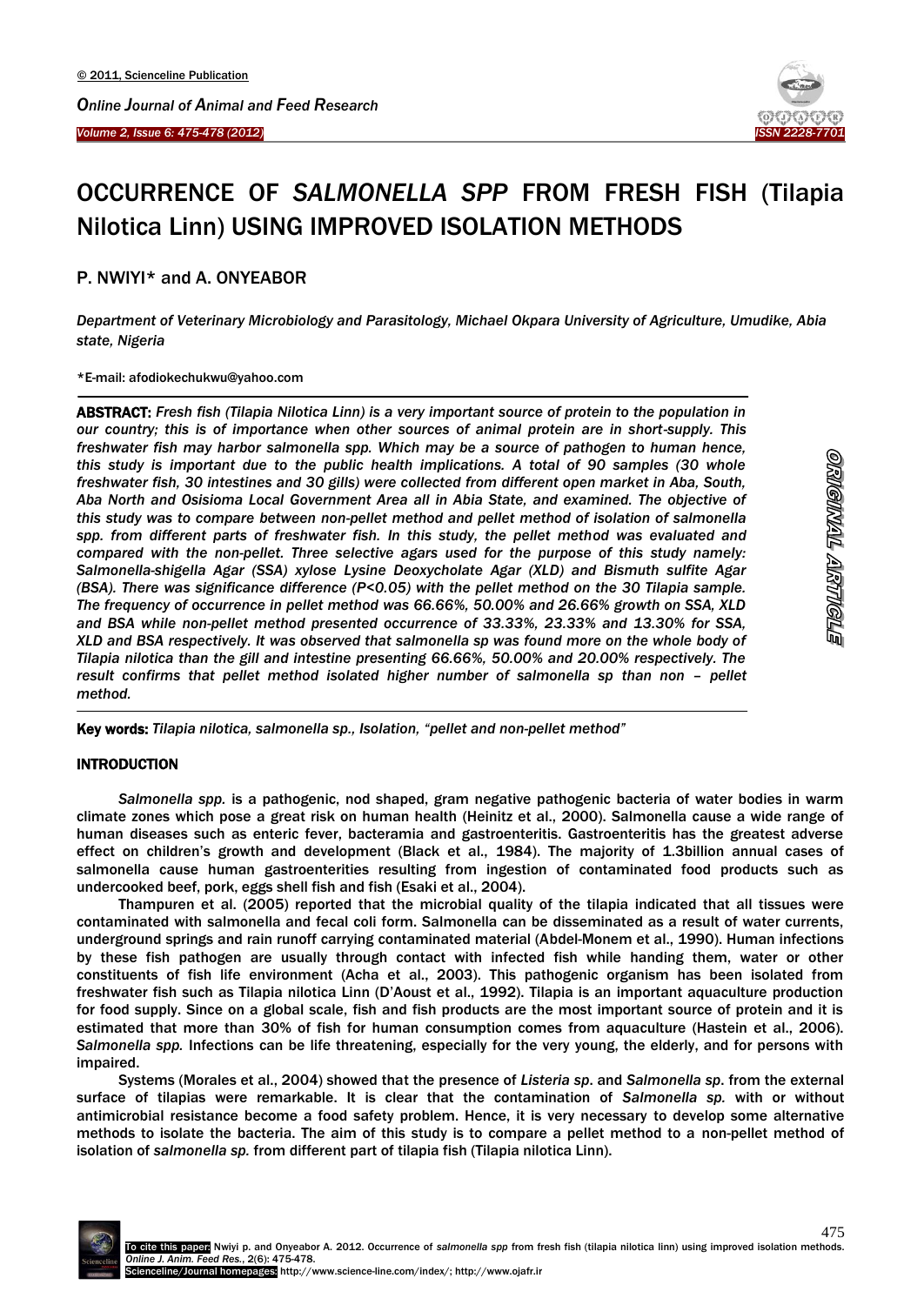#### MATERIAL AND METHOD

#### **Sample**

Tilapia nilotica Linn samples were obtained from three markets located in three different local government areas. The samples were obtained from July 2010 to January 2012. An average of 5 live fishes was bought and transported to Michael Okpara University of Agriculture, Veterinary Laboratory in well ventilated sterile plastic container within 4 hours. The Tilapia fish was thereafter examined.

#### Sample processing

With gloved hands and sterilized knife, the Tilapia fish was severed into parts (intestine, gill and whole body of the Tilapia fish). 20 grams of each part was grinded (stomacher 400) with 225ml Buffered Peptone Water (BPW) for 3min. pellet were obtained by centrifugation at 20 $\degree$ C, 10,000 x g RPM, for 15minutes for fish sample. The pellet was then dissolved into 10ml of BPW and incubated at 37°C for 24hr 1ml of BPW was later transferred onto salmonella enrichment Broth according to Rappaport and Vassiliadis (RV broth-Merck) and incubated at 42<sup>o</sup>C for 24hrs.

The inoculum was later streaked onto *salmonella shigella Agar* (SSA Difco), Xylose-Lysine Deoxycholate (XLD Difico) and Bismuth sulfite Agar (BSA – Difco) and were incubated at 370C for 48hrs. In SSA *Salmonella spp.* were seen as white or yellow with black spot centrally, in XLD, *Salmonella spp.* grew as pink color with black centre while in BSA salmonella colony grew as grey black with metallic sheen color. Biochemical tests and Gram stain was carried out. These include. Oxidase, catalyze, phenol red, ducitol, indole, Simon's citrate, methyl-red-Voges Proskauer, motility tests. Others are serology using polyvalent H and somatic antigens as described in Bacteriological Analytical Manuel (FDA, 2007). The control was *Salmonella spp.* and *Esherichia Coli* obtain from Veterinary Microbiology Laboratory of Michael Okpara University of Agriculture, Umudike. Nigeria.

#### Statistical analysis

The experimental design used was that of factorial 3x2 to evaluate the effect of isolation method (chopped – pellet and chopped – non – pellet method) on SSA, XLD and BSA media for salmonella isolation. Random sampling which was repeated 4 times. The total sample run was 120 obtained from 3 different markets. 5 fish was used in each run. Turkey's test was carried out for multiple comparisons (Kirschner et al., 1999). Why analysis of variance. (ANOVA) was used to analyze the result obtained.

#### RESULT

This study showed that pellet methods presented 66.66% ( $20/30$ ), 50.00% ( $15/30$ ), 26.00% ( $8/30$ ) of the whole fish sample on SSA, XLD and BSA respectively. The pellet method obtained higher isolates than non-pellet method.

| Table 1 - Number of conformed salmonella spp. Isolated from Tilapia |               |            |               |            |               |            |  |
|---------------------------------------------------------------------|---------------|------------|---------------|------------|---------------|------------|--|
| <b>Media</b>                                                        |               | <b>SSA</b> |               | XLD        |               | <b>BSA</b> |  |
| <b>Isolation method</b>                                             | <b>Pellet</b> | Non pellet | <b>Pellet</b> | Non pellet | <b>Pellet</b> | Non pellet |  |
| Intestine ( $N = 30$ )                                              | 6             | 4          |               |            |               |            |  |
| Gills $(N = 30)$                                                    | 12            | 4          |               |            |               |            |  |
| Whole fish $(N = 30)$                                               | 20            | 10         | 15            | 07         | 08            |            |  |

| Table 2 - The Number of conformed Salmonella spp. isolated from Tilapia in percentage                 |               |            |               |            |               |            |
|-------------------------------------------------------------------------------------------------------|---------------|------------|---------------|------------|---------------|------------|
| Media                                                                                                 | <b>SSA</b>    |            | XLD           | <b>BSA</b> |               |            |
| <b>Isolation method</b>                                                                               | <b>Pellet</b> | Non pellet | <b>Pellet</b> | Non pellet | <b>Pellet</b> | Non pellet |
| Intestine $(N = 30)$                                                                                  | 20.00%        | 13.30%     | 6.66%         | 13.30%     | $0.00\%$      | $0.00\%$   |
| Gills $(N = 30)$                                                                                      | 40.00%        | 13.30      | 26.66%        | 20.00%     | 13.30%        | 6.66%      |
| Whole fish $(N = 30)$                                                                                 | 66.66%        | 33.33%     | 50.00%        | 23.33%     | 26.00%        | 13.30%     |
| SSA= (Salmonella Shigella Agar). XLD= {Xylose Lysine Deoxycholate Agar}. BSA= (Bismuth Sulfite Agar). |               |            |               |            |               |            |

| Table 3 - The number of Salmonella spp. positive in Tilapia at different market                   |                           |                           |                          |  |  |  |
|---------------------------------------------------------------------------------------------------|---------------------------|---------------------------|--------------------------|--|--|--|
| Sample                                                                                            | <b>Aba South (Market)</b> | <b>Aba North (Market)</b> | <b>Osisioma (Market)</b> |  |  |  |
|                                                                                                   | $(n - 4)$                 | $(n - 4)$                 | $(n - 4)$                |  |  |  |
| <b>Intestine</b>                                                                                  | $\frac{2}{4}$             | $^{1/4}$                  | 0/4                      |  |  |  |
| Gills                                                                                             | 2/4                       | $^{2}/_{4}$               | 1/4                      |  |  |  |
| Whole-fish                                                                                        | 4/4                       | $^{3/4}$                  | $\frac{2}{4}$            |  |  |  |
| SSA (Salmonella shegella Agar), XLD (xylose lysine deoxycholate Agar), BSA (Bismuth Sulfite Agar) |                           |                           |                          |  |  |  |

The method of isolation and media used contributed to the effect of *Salmonella sp* significance. This proves that different media produce different results and performance. The result obtained of the intestine and whole body fish differ because of the sensitivity of different media that was used. From this study, SSA media was more

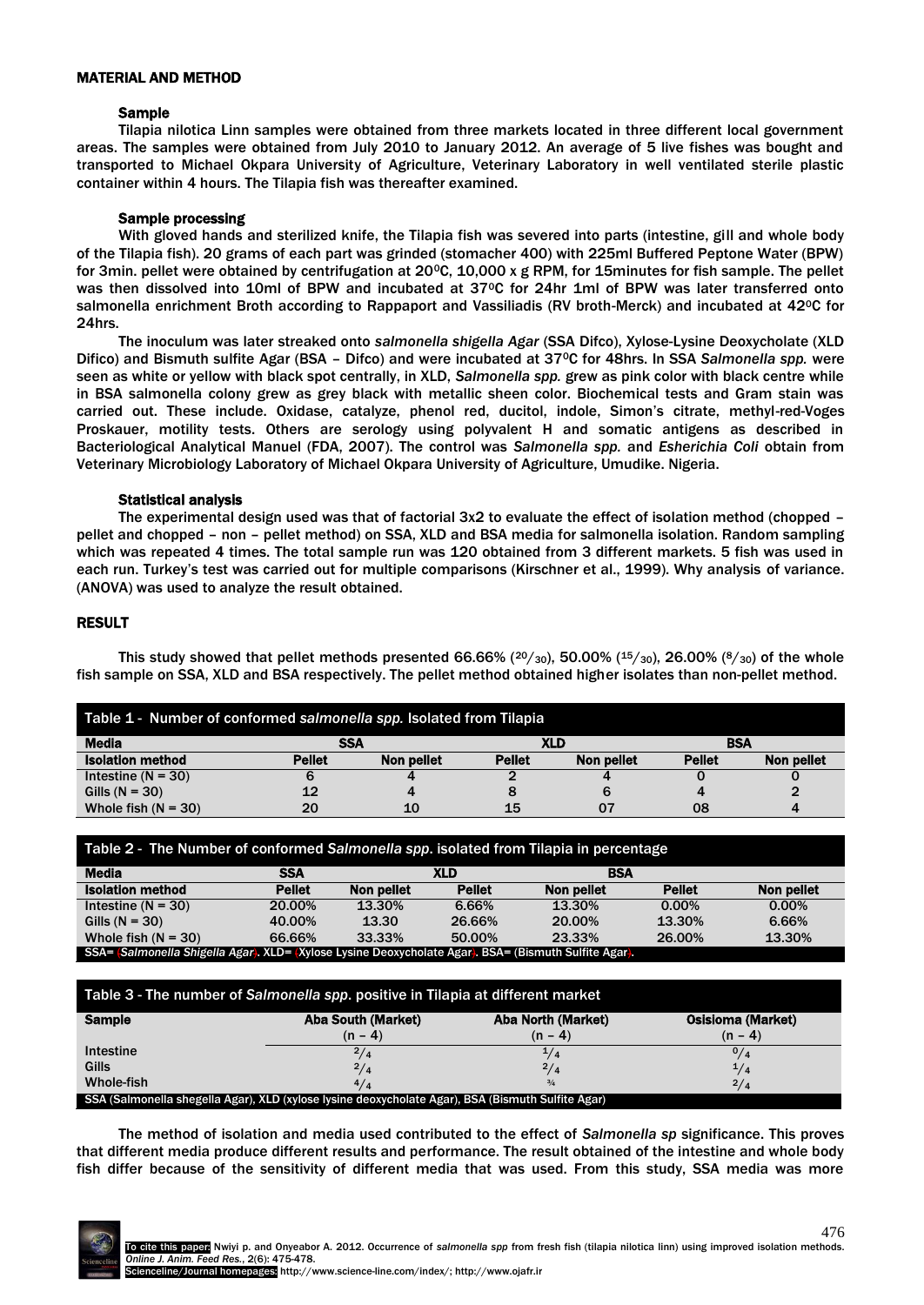sensitive than BSA. There was no significance difference between markets in the three Local Government Area as analyzed by ANOVA. This shows that the distribution of *Salmonella sp.* in the three market more about the same. Turkey's result shows all market were evident in the same subset. This means that occurrence of *Salmonella sp.* is similar when compared between market. *Salmonella spp.* was present in all parts of the Tilapia fish especially the whole body, gills and intestine represented by  $(66, %)$ ,  $(50%)$  and  $(26%)$  respectively.

#### **DISCUSSION**

In this study, larger number of isolates were obtained using the pellet method than the non pellet method of isolation. This was supported by (Kirschiner et al., 1999). He showed that the chance of isolating the bacteria cell by centrifugation is higher in pellet method than non – pellet method. The type of media used was seen to be significantly different for *Salmonella sp.* and this was reflected in the statistical analysis. The isolation of pathogenic bacteria from a sample requires the use of culture media. This is in agreement (Ruiz et al., 2004). In the above study, SSA gave more bacterial isolates than the other two XLD and BSA (Dutch et al., 1995). He reported that the sensitivity of SSA and BSA were 76.6% and 50.0% respectively. (Michael et al., 2003) showed that SSA presented better conditions for isolation of salmonella sp. colonies, hence eliminating the volume of false positives. As a result, the better selectivity of the media is responsible for the greater detection of *Salmonella sp:* majorly when streaked from a selective enrichment that eliminates overgrowth of competitors the method of isolation was largely responsible for the significant difference on *Salmonella sp.* isolated farm tilapia fish. This implies that the pellet method could equally serve as support method for non – pellet method as a standard method of US -FDA.

The pellet – methods presented an average range of 0 – 26.66% more sensitive in isolating compared to the non – pellet.

From this study, *Salmonella sp.* was found to contaminate different parts of the body. This was supported by the finding (Hatha et al., 1997). That these bacteria would exist on tilapia fish's skin, gills and intestine and the most potential reservoir of salmonella spp. was the intestine. Hence, it is highly recommended that cross – contamination of other tissue notably digestive tract during handling or preparation be avoided. The whole – body of tilapia fish recorded the highest incidence as found in Aba South Market (100%). This is important for future study in order to know the route of salmonella specie transmission from pond to the next food chain supply. Hence, the pellet method and making use of appropriate media (SSA) was used to obtain more salmonella isolates in tilapia fish.

#### **CONCLUSION**

The pellet method of salmonella isolation recorded a better performance than the non-pellet method. The study showed that salmonella was more on the whole body of fish than the gills and intestine. *Salmonella shigella agar* proved to be a better selective media than the other the other two media.

#### **REFERENCES**

- Abdel–Monem MH and Dowidar AA (1990). Recoveries of Salmonella from Soil in Eastern region of Saudi Arabic Kingdom, Journal Egypt Public Health Association. 65: 61–75.
- Acha PN and Szyfres BC (2003). Zoonoses and communicable diseases common to man and animals. Bacterioses and mycoses. 3rd ed. Scientific and Technical Publication: 1: 580, Pan American Health Organization, Regional Office of the WHO, Washington, USA: ISBN 92 75 315809. pp 384.
- Black R, Brown K and Becker S (1984). Effects of diarrhoea associated with specific enteropathogens on the growth of children in rural Bangladish. 73: 799 – 805.
- D' Aoust J, Sewell A, Daley E and Greco P (1992). Antibiotic resistance of agricultural and food borne, Salmonella isolates in Canada: 1986 – 1989. Journal Food Protection, 55: 428 – 434.
- Dutch H and Altwegg M (1995). Evaluation of Five New Plating Media for Isolation of Salmonella species*.*  Journal Clinical Microbial. 33: 802 – 304.
- Esuki H, Morioka A and Ishihara K (2004). "Antimicrobial susceptibility of Salmonella Isolated from cattle, Swine and poultry (2001 – 2002): Report from the Japanese veterinary Antimicrobial Resistance Monitoring Program," Antimicrobial Chemotherapy. 53: 266 – 270.
- FDA, Bacteriological Manuel Salmonella (2007). http://www.fda.gov/food/science Research/Laboratory Methods/Bacteriological Analytical Manuel BAM/UCM 070149.htm).
- Heinitz ML, Ruble RD, Wagner DE and Tatini SR (2000). Incidence of Salmonella in fish and seafood. International Journal Food Microbiology. 63: 579–592.
- Haltha A and Lakshmanaperumalsamy M (1997). Prevalence of Salmonella in fish and crustaceans from markets in Coimbatore, South India, Food Microbiology 14: 111–116.
- Hastein T, Hjeltnes B, Lillehaug A, Utne Skare J, Berntssen M and Lundebye K (2006). Food safety hazards that occur during the production stage: challenges for fish farming and the fishing industry Review Science. Technology, 25: 607–625.